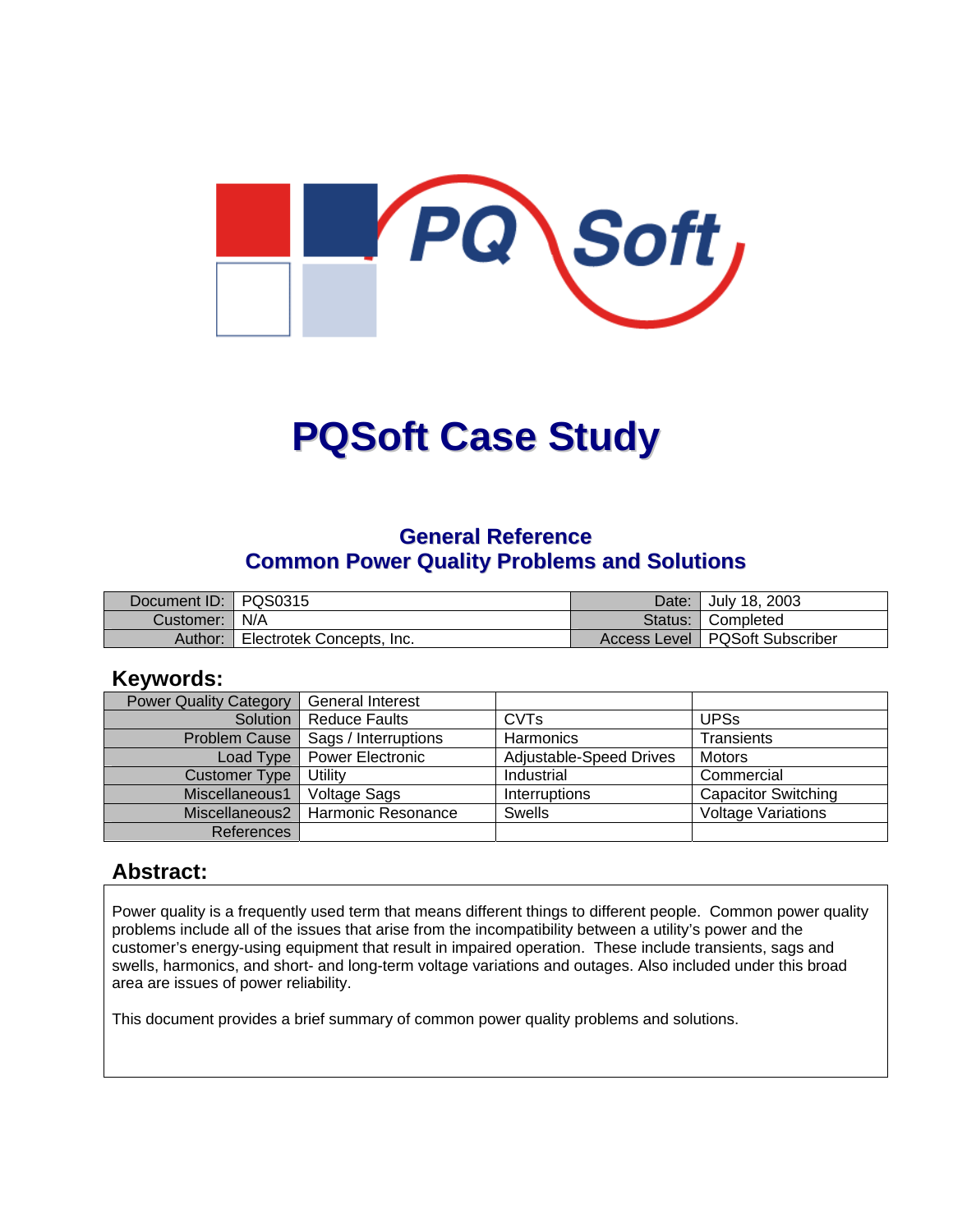# <span id="page-1-0"></span>**TABLE OF CONTENTS**

# **LIST OF FIGURES**

## **RELATED STANDARDS**

IEEE Standard 1159 IEEE Standard 1346 IEEE Standard 1250 IEEE Standard 1036 IEEE Standard 519

## **GLOSSARY AND ACRONYMS**

| ASD         | Adjustable-Speed Drive                            |
|-------------|---------------------------------------------------|
| <b>CVT</b>  | <b>Constant Voltage Transformer</b>               |
| <b>GPR</b>  | <b>Ground Potential Rise</b>                      |
| <b>IEEE</b> | Institute of Electrical and Electronics Engineers |
| <b>MOV</b>  | <b>Metal Oxide Varistor</b>                       |
| <b>PWM</b>  | <b>Pulse Width Modulation</b>                     |
| <b>TVSS</b> | <b>Transient Voltage Surge Suppressors</b>        |
| <b>UPS</b>  | Uninterruptible Power Supply                      |
| <b>VCR</b>  | Video Cassette Recorder                           |
|             |                                                   |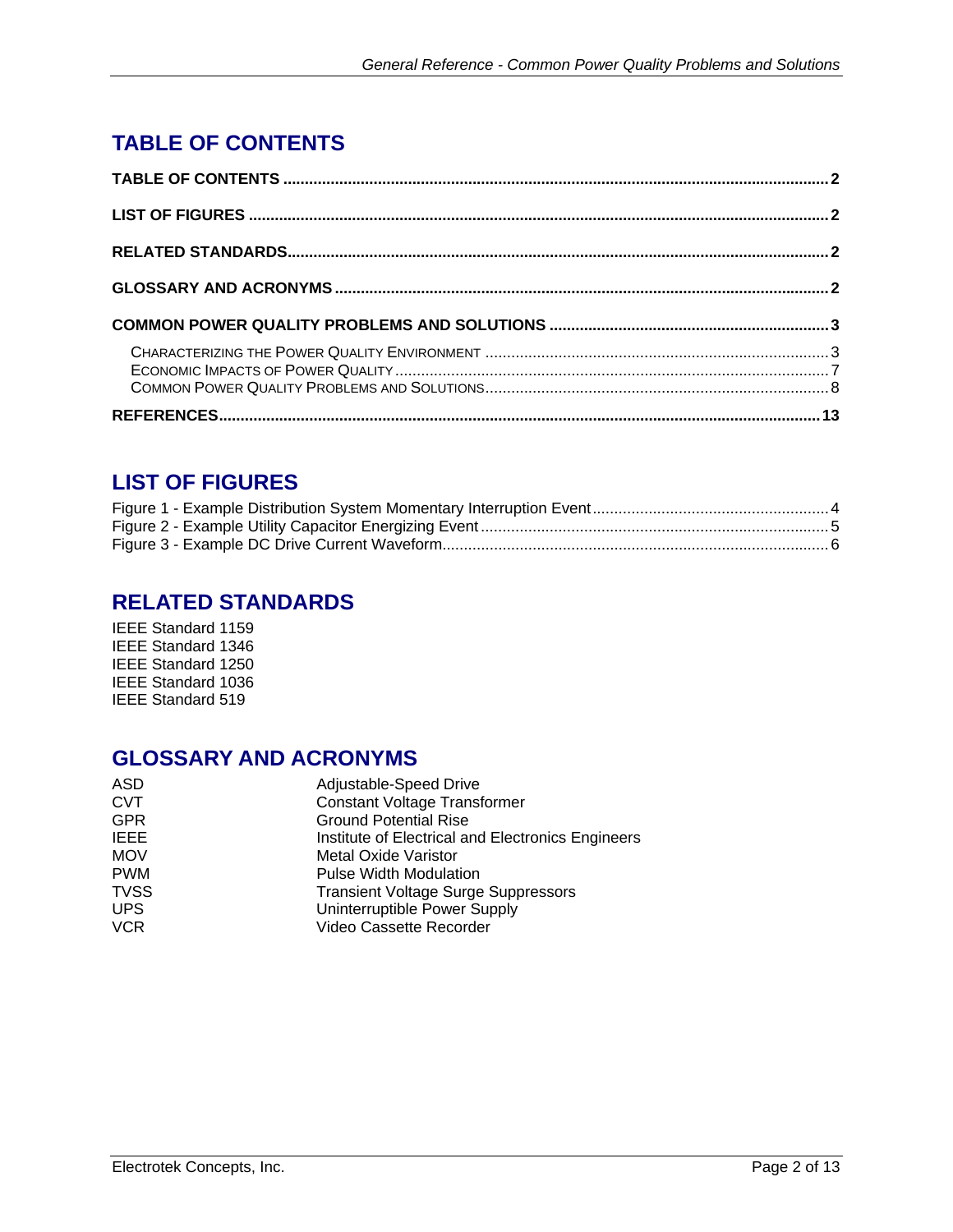## <span id="page-2-0"></span>**COMMON POWER QUALITY PROBLEMS AND SOLUTIONS**

Power quality is a frequently used term that means different things to different people. Common power quality problems include all of the issues that arise from the incompatibility between a utility's power and the customer's energy-using equipment that result in impaired operation. These include transients, sags and swells, harmonics, and short- and long-term voltage variations and outages. Also included under this broad area are issues of power reliability.

Power quality variations occur when the voltage waveform supplied to the customer deviates from normal. These deviations may involve changes in the voltage level (rms variations), changes in the voltage sinusoidal shape (harmonics, notching, and transients), or loss of power altogether (interruptions and outages). To some extent, the power system is constantly experiencing power quality variations because the supplied voltage is never a perfect sinusoid. When these variations are so significant, however, that customer equipment is adversely affected; the quality of service supplied becomes an issue that should be investigated. In addition, the current trend toward more energy efficient electronic devices has greatly increased the sensitivity of customer load equipment. As a result, power variations that once went unnoticed now result in mis-operation of customer devices. The impact of these power qualityrelated problems can vary significantly. For example, a VCR could miss recording a program or a semiconductor manufacturer could lose product worth hundreds of thousands of dollars during the same momentary interruption event. Events such as these adversely affect all involved parties. The customer must absorb the initial economic impact of the power quality disturbance, but the electricity supplier and the public are affected economically in the long run as well.

#### *Characterizing the Power Quality Environment*

The relative importance of a particular category of power quality phenomena for a specific customer will depend on the type of installed electrical equipment. The type of interaction between customer equipment and the power quality phenomena – equipment damage, equipment/process trip, compromised product quality, etc. – and the frequency at which it occurs or could be expected to occur are also critical factors in the evaluation process once the cause has been identified. The range of power quality phenomena is defined by IEEE Std. 1159, Recommended Practice for Monitoring Electric Power Quality.

Approaches for resolving equipment or process problems related to each category of phenomena vary widely. Causes, impacts, and appropriate solutions for this range of electrical phenomena have been analyzed in numerous research and study efforts, resulting in the development of proven solution techniques for many common power quality problems. These efforts have also contributed to a prioritization of the power quality phenomena categories. From the customer's point of view, the problem categories that are most important are those that:

- − have the highest negative impact on productivity, or
- − are difficult to diagnose and characterize, or
- − are more difficult and/or expensive to resolve.

Using these criteria, research and case study investigations have identified the following categories of power quality phenomena to be of highest importance to customers:

- rms voltage variations, especially sags and interruptions
- − transients, especially utility capacitor switching transients
- − harmonic distortion , especially resonance conditions

This does not mean that there are never problems associated with other categories of power quality phenomena. Experience does indicate, however, that the majority of problems (especially from the custom's perspective) are those listed above.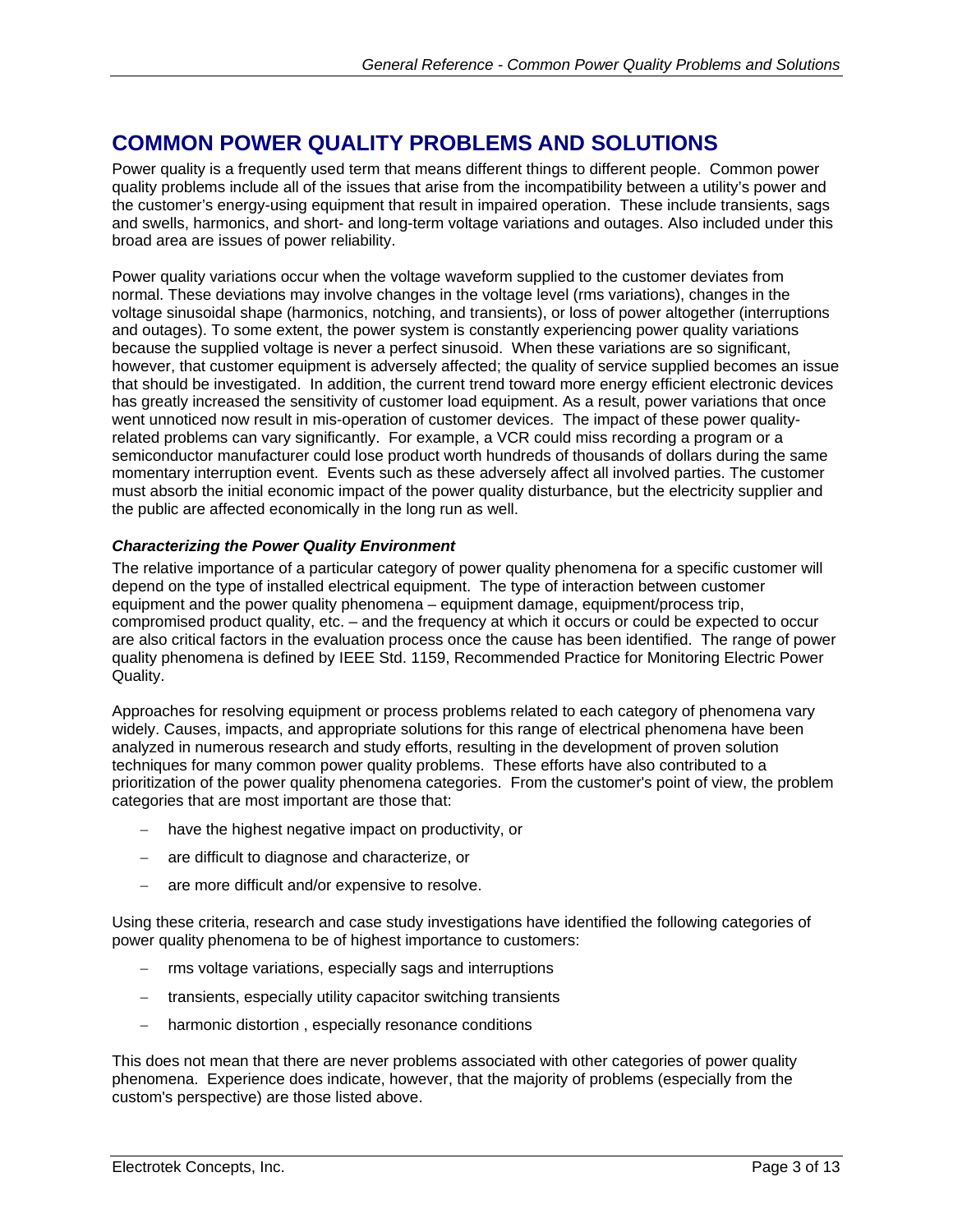#### <span id="page-3-0"></span>**RMS Voltage Variations**

Most customers recognize that electric power outages can never be cost-effectively eliminated. Distribution system reliability in the United States is very high, reflecting the fact that actual electric service interruptions are very infrequent, perhaps just once or twice per year. Voltage variations of short duration are not as well understood and do occur with a much higher frequency that actual service interruptions. Sometimes the duration is so short as to be almost imperceptible to the naked eye. However, modern process equipment and processes are more discerning than the naked eye, and will misoperate or even shut down in response to such voltage variations. This reaction, coupled with the relatively high rate of occurrence and the general high cost and complexity of typical solutions, make short term voltage variations one of the most, if not the most, important categories of power quality phenomena from the customer's point of view.

IEEE Std. 1346, IEEE Recommended Practice for Evaluating Electric Power System Compatibility with Electronic Process Equipment, and IEEE Std. 1250, IEEE Guide for Service to Equipment Sensitive to Momentary Voltage Disturbances provide guidance for evaluating the impact of rms variation events on customer systems.

[Figure 1](#page-3-1) illustrates an example of a distribution system momentary interruption event. This waveform was recorded with a power quality disturbance analyzer.

<span id="page-3-1"></span>

**Figure 1 - Example Distribution System Momentary Interruption Event**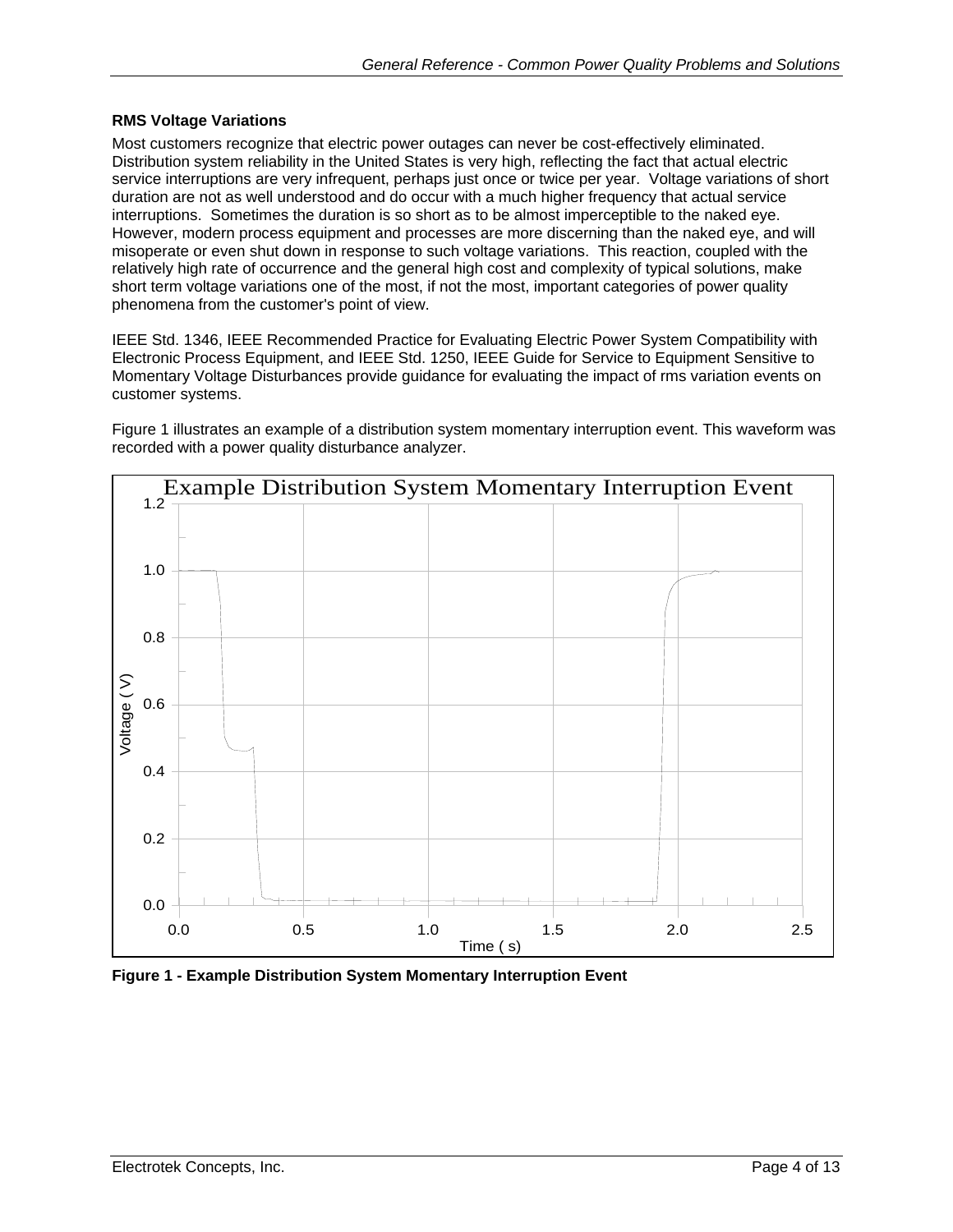#### <span id="page-4-0"></span>**Transients**

Transient overvoltages caused by switching operations or lightning strikes to electric facilities have significant potential to damage electric power equipment or disrupt operation. High-frequency transients (most impulsive transients and low- and medium-frequency oscillatory transients) have been recognized from some time as a threat to electronic equipment, and have been blamed for a wide range of failures and misoperations. Fortunately, these transients are relatively easy to protect against, and a wide range of off-the-shelf and inexpensive transient voltage surge suppressor (TVSS) products can be applied by either the customer or equipment manufacturer.

Low frequency oscillatory transients, on the other hand, are more difficult to treat. Switching (energizing) of utility shunt capacitor banks is the most common source of low-to-medium frequency transients on the electric power system. Unlike the other subcategories of transient phenomena, these are usually of modest magnitudes but contain substantial energy, so their effects can be felt quite far electrically from the point of origin. Low frequency transients have been strongly correlated with nuisance tripping of power electronic equipment, especially common types of adjustable-speed drives.

IEEE Std. 1036, Guide for the Application of Shunt Power Capacitors, provides a helpful overview to utility capacitor switching.

[Figure 2](#page-4-1) illustrates an example of a distribution bus voltage during a utility capacitor energizing event. The resulting overvoltage is approximately 1.35 per-unit (135%). Typical magnitudes for this type of event range from 1.2 to 1.8 per-unit and the resulting energizing frequencies generally fall in the range from 300 to 1000 Hz. This transient waveform was recorded with a power quality disturbance analyzer.

<span id="page-4-1"></span>

**Figure 2 - Example Utility Capacitor Energizing Event**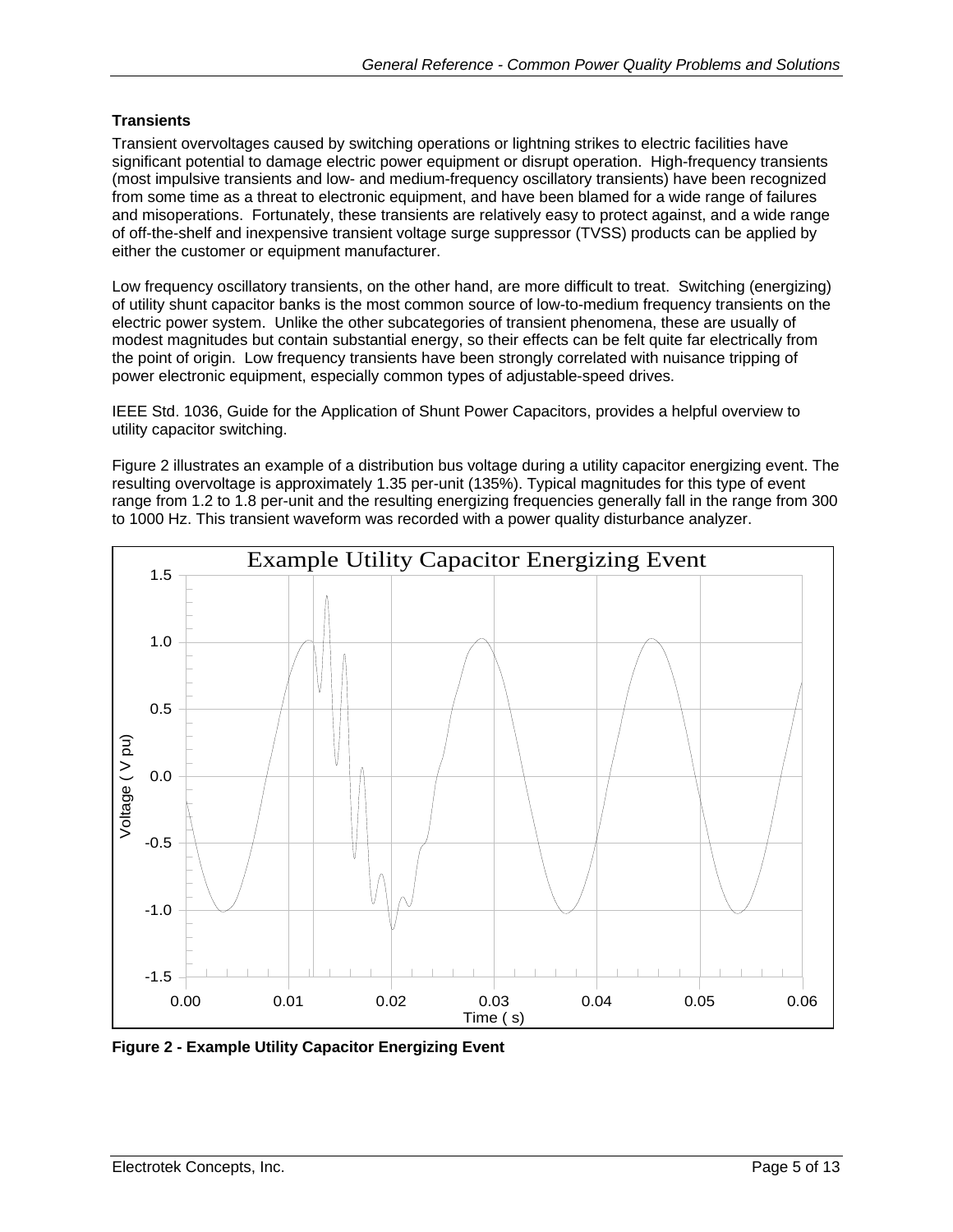#### <span id="page-5-0"></span>**Harmonic Distortion**

Harmonics are probably more strongly associated with power quality than any other category. It is somewhat surprising to those only casually involved in power quality that harmonics are not a chronic problem that the typical customer must deal with. Harmonics can cause equipment to misoperate, capacitor banks to fail, breakers to trip mysteriously, but in general, the electric power system has the ability to absorb substantial amounts of harmonic current with surprisingly little or no impact on connected equipment. Real problems from harmonics are usually confined to locations with high amounts of nonlinear, harmonic current-producing loads. Examples of this include a wastewater treatment plant where the entire load may be comprised of adjustable-speed motor drives powering pumps, or situations where power factor correction capacitors on the customer system or at the utility distribution level create resonances that amplify the effects of nonlinear loads. The fraction of electric power system load that produces harmonics currents has steadily increased over the past two decades.

IEEE Std. 519, IEEE Recommended Practice and Requirements for Harmonic Control in Electric Power Systems includes guidelines on establishing and using harmonic voltage and current limits on the power system. The basic philosophy of the standard is that the customer is responsible for limiting the amount of harmonic currents injected onto the overall power system and the utility is responsible for avoiding conditions on the power system that could create unacceptable voltage distortion levels (e.g., resonance).

[Figure 3](#page-5-1) illustrates an example of a dc drive current waveform. This waveform was simulated using Electrotek's SuperHarm™ program.

<span id="page-5-1"></span>

**Figure 3 - Example DC Drive Current Waveform**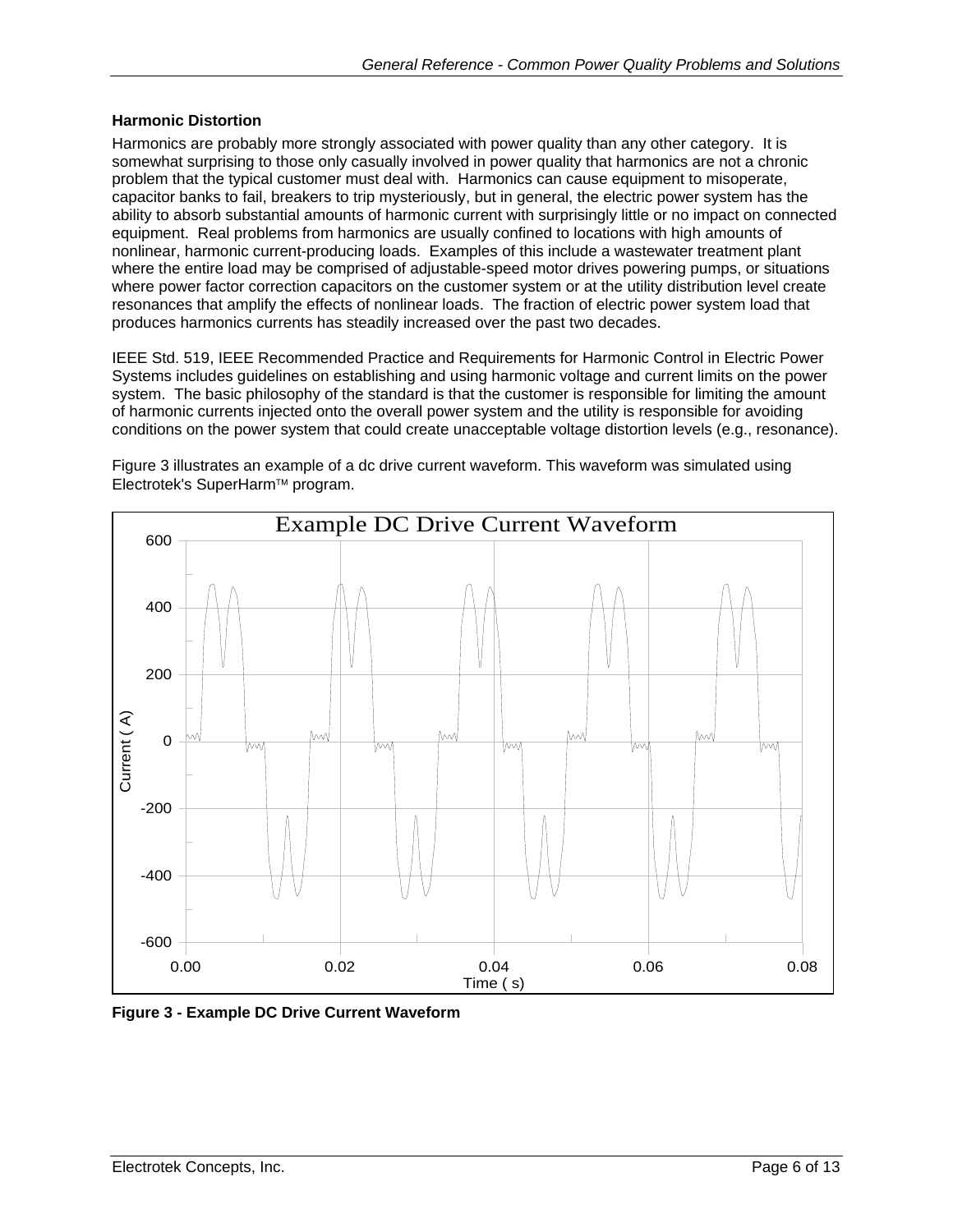#### <span id="page-6-0"></span>*Economic Impacts of Power Quality*

The ultimate reason that we are interested in power quality is economic value. There are economic impacts on utilities, their customers, and suppliers of load equipment. The quality of power can have a direct economic impact on many industrial consumers. There has recently been a great emphasis on revitalizing industry with more automation. This usually means electronically controlled, energy-efficient equipment which is often much more sensitive to deviations in the supply voltage than its electromechanical predecessors (e.g., adjustable-speed drives vs. induction motors). Thus, like the blinking clock in residences, industrial customers are now more acutely aware of minor disturbances on the power system. There can be significant costs associated with these disturbances. For example, it is conceivable for a single, commonplace, momentary utility breaker operation to result in a \$10,000 loss to an average-sized industrial customer by shutting down a production line that requires four hours to restart.

The electric utility is concerned about power quality issues as well. Meeting customer expectations and maintaining customer confidence is a strong motivator. With today's movement toward competition between utilities, it is more important than ever. The loss of a dissatisfied customer to a competing power supplier can have a very significant impact financially on a utility. Load equipment suppliers generally find themselves in a very competitive market with most customers buying on lowest cost. Thus, there is a general disincentive to add features to the equipment to withstand common disturbances unless the customer specifies otherwise. Many manufacturers are also unaware of the types of disturbances that can occur on power system.

The primary responsibility for correcting inadequacies in load equipment ultimately lies with the customers that must purchase and operate it. Specifications must include power performance criteria. Since many customers are also unaware of the pitfalls, one useful service that utilities can provide is dissemination of information on power quality and the requirements of load equipment to properly operate in the real world.

#### **Factors that Influence Costs**

Besides the obvious financial impacts on both utilities and industrial customers, there are numerous indirect and intangible costs associated with power quality problems. Residential customers typically do not suffer direct financial loss or the inability to earn income because of most power quality problems, but they can be a potent force when they perceive that the utility is providing poor service. The sheer number of complaints requires utilities to provide staffing to handle them. In addition, public interest groups frequently intervene with public service commissions, requiring the utilities to expend financial resources on lawyers, consultants, studies and the like to counter the intervention. While all of this is certainly not the result of power quality problems, a reputation for providing poor quality service does not help matters. As with many power quality problems, an economic evaluation is often difficult to complete since it is often very difficult to determine the cost of a particular event for an individual customer. In addition, these costs may vary drastically from customer to customer. There are a number of aspects of customer production that can be affected by a power quality event, including:

- 1. Lost Production factory costs associated with the production process being disrupted.
- 2. Scrap costs associated with product that must be scrapped and cannot be recovered by recycling the raw materials.
- 3. Restart costs associated with restarting the production process.
- 4. Labor extra labor costs associated with restarting the product line, reloading machines, cleaning up scrap, etc.
- 5. Repair costs for repair of machines and equipment damaged during the transient event.
- 6. Replacement costs for the replacement of machinery damaged during the transient event.
- 7. Process Inefficiency costs due to the process not begin able to run to its optimal efficiency.
- 8. Demand Charges increased utility charges because the customer is unable to operate equipment such as capacitors and adjustable-speed drives that might reduce demand charges.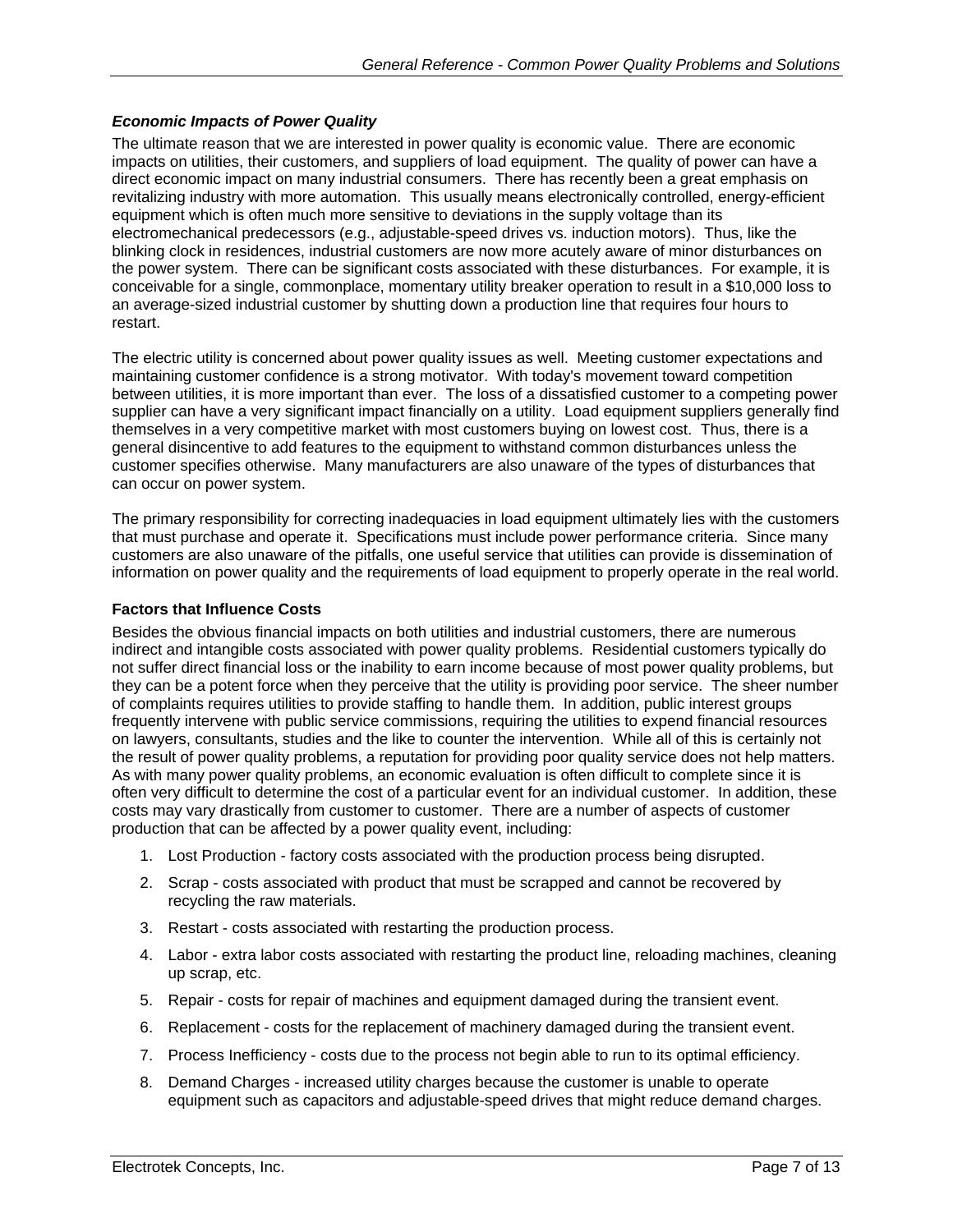<span id="page-7-0"></span>Each event that impacts a customer's production will include a number of these costs. Predicting the exact economic impact is nearly impossible due to the large number of system parameters that can affect the characteristics of the event. It is entirely possible, however, that a single event could generate losses sufficient to justify the additional mitigation equipment expenditure.

#### *Common Power Quality Problems and Solutions*

Customers often blame utilities for most power quality problems, but the fact is that problems may originate on either side of the meter. There are four sources for most customer-encountered problems:

- 1. Natural phenomena (e.g., inclement weather)
- 2. Normal utility operations (e.g., automatic protection system operations)
- 3. Neighboring customers (e.g., welding equipment adjacent to an office)
- 4. Customer's own equipment and facilities (e.g., motor starting).

Within a customer's facility, poor power quality can result from incompatible equipment interactions or from poor wiring and grounding practices. In fact, many power quality problems are associated with customers' wiring and grounding practices. Problems such as voltage sags, however, generally originate on the utility's side of the meter. In addition, the proliferation of harmonic (nonlinear) producing loads is resulting in power quality problems for both customers and the utilities that serve them. These loads include adjustable-speed drives, electronic ballasts for fluorescent lighting, electric arc furnaces, computers distributed throughout commercial and industrial facilities, and other electronic technologies.

#### **Identifying Power Quality Problems**

The first step is to understand how customers perceive power quality problems. Customers rarely see or understand these problems. They see symptoms of them and the resulting difficulties in their businesses and homes. Some of the more common symptoms include:

- Equipment damage
- Blinking digital displays
- Data or information loss / software glitches
- Loss of instructional programming and controller timing
- An abnormal number of service calls on sensitive equipment
- Disk drive problems / computers re-booting
- Static shock

In addition to the observed symptoms, it is important to determine the customer equipment that is affected by the power quality event. Some of the most important equipment categories to consider include:

- Adjustable-speed drives harmonic distortion concerns
- Adjustable-speed drives sensitivity to transient voltages
- Electronic controls, adjustable-speed drives, robotics, and programmable logic controllers sensitivity to voltage sags
- Switch-mode power supplies harmonic current generation and neutral current concerns
- Fluorescent lighting (especially with electronic ballasts) harmonic generation
- Power factor correction capacitors switching transients and magnification
- Power factor correction capacitors harmonic distortion concerns (resonance)
- Motor contactors sensitivity to voltage sags
- Power conditioning equipment selection matching to requirements of protected equipment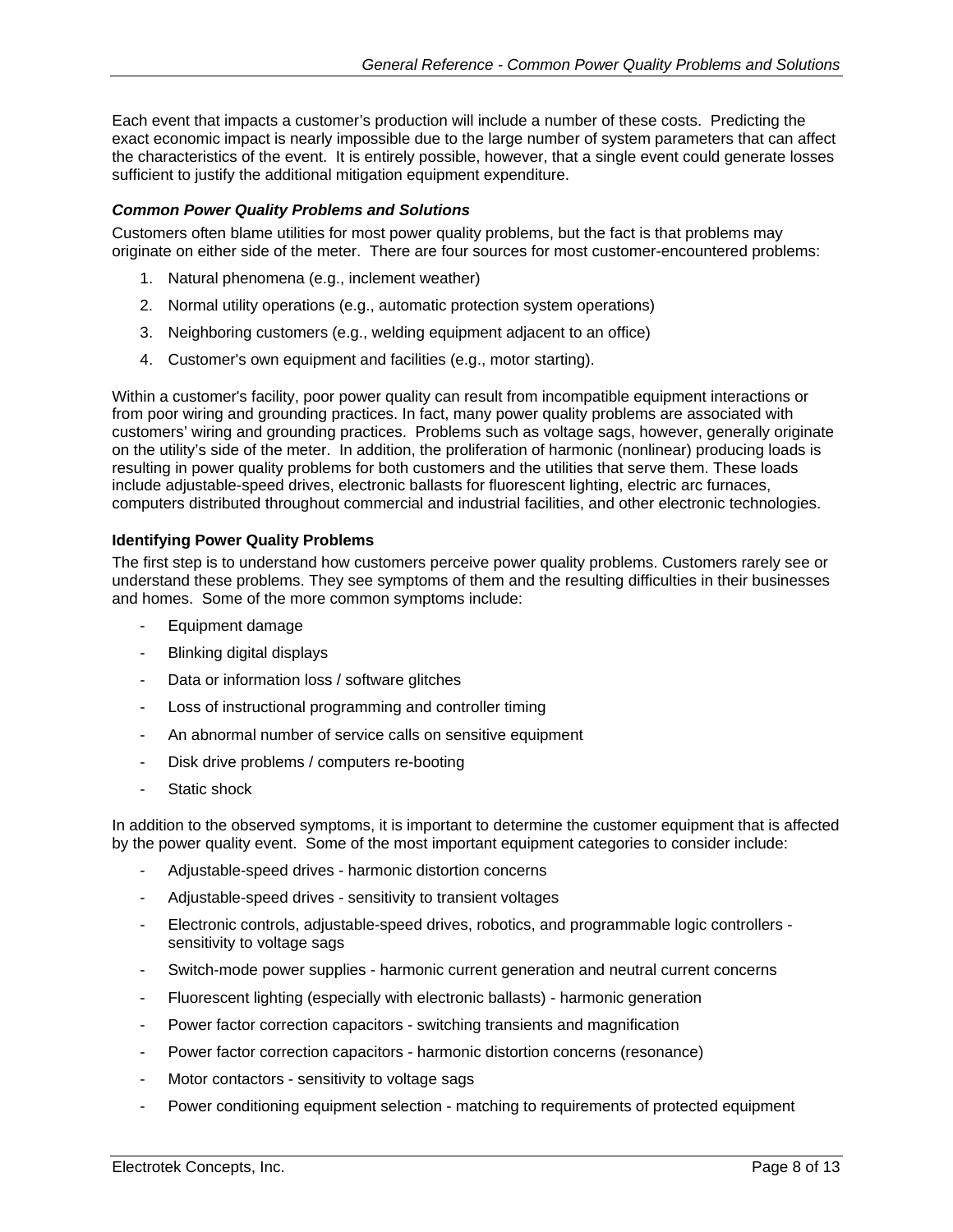- Data processing equipment UPS system specification
- Electronic equipment sensitivity to high frequency transients
- Transformers harmonic heating
- Motors voltage imbalances and harmonic heating

Once information regarding the symptoms and affected equipment is collected, the power quality event causing the problem can be determined. A number of common power quality issues include:

- Voltage sags due to faults on parallel circuits on the same distribution system or faults on the transmission system.
- Voltage sags due to motor starting.
- Momentary interruptions at industrial and commercial installations due to recloser operations on feeder circuit breakers.
- Voltage flicker from arc furnace and arc welding loads.
- Voltage transients caused by circuit switching and load switching within the customer facility.
- Transient voltage magnification at low voltage capacitor banks.
- Sensitivity of adjustable-speed drives and control systems to utility capacitor switching transients.
- Transients and notching associated with power electronics equipment operation.
- Coupled voltages at customer facilities due to lightning transients on the primary distribution systems.
- Harmonic distortion from adjustable-speed drives or other nonlinear loads.
- Transformer heating caused by harmonic current levels.
- Neutral conductor overloading due to harmonic producing loads in commercial installations.

#### **Determining Power Quality Solutions**

Lessons learned from numerous research and case study projects have revealed the following fundamental steps for optimized, cost-effective solutions to power quality problems:

- 1. Identify affected equipment/process.
- 2. Identify nature of electrical disturbance affecting equipment.
- 3. Calculate or project economic impact.
- 4. Select mitigation technologies based on nature of electrical disturbance.
- 5. Determine benefit/cost ratio for solution alternatives.
- 6. Select appropriate solution based on technical and economic evaluation.
- 7. Design solution application.
- 8. Specify and procure selected solution product.
- 9. Install and commission solution equipment.
- 10. Evaluate/validate performance.

Not every step is necessarily mandatory or even applicable to every case. Sometimes the correct solution is more obvious, possibly even based on previous experience, and much of the problem identification/characterization effort can be bypassed. The procedure outlined does, however, illustrate the breadth and depth of knowledge required to maximize the chances of a cost-effective solution.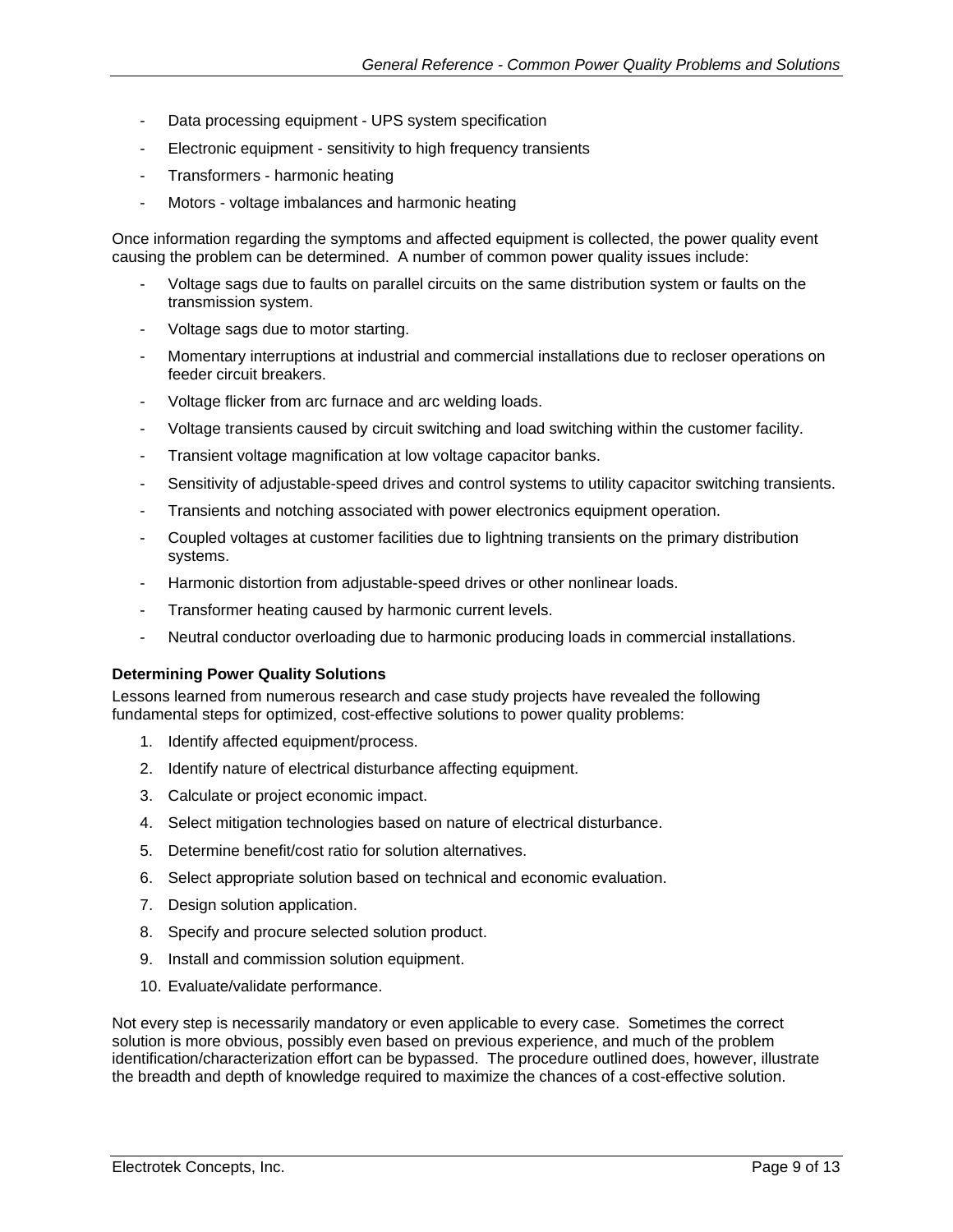#### **Challenges for the Customer**

Unfortunately, the range of required expertise and background knowledge is almost never immediately available to a customer unless there has been a previous and substantial internal investment in building such capability. Outside organizations with the requisite experience and skill must often be enlisted. When a problem is encountered, customers have an immediate feel for the impact on the bottom line, and sometimes may be able to trace the problem down to specific equipment components of the overall affected process. The urgency associated with resolving the problem and restoring production can lead to band-aid solutions, or worse, actions that result only in wasted effort and expense and do not improve the situation at all.

The solution process previously outlined is designed to prevent band-aids. Many of the steps and interim questions to answer can be beyond the skills and expertise of the customer. Examples of this include:

- In some cases, the customer may not be able to identify affected equipment; a single observation or problem may reveal only the most sensitive link in the process chain, where a solution specific to that component would only expose other parts of the production chain when more severe disturbances occur.
- While the customer most likely knows or could calculate the cost of a single event, they may not be able to project impact over time since this will relate to frequency and characteristics of electrical disturbance, for which they have no information.
- A customer may not have detailed specifications or electrical requirements for components or equipment that make up their process. Respective vendors may have such information, but seeking out each of them can be a daunting task.
- Customers may not be aware of the appropriate solution technologies, making them more susceptible to marketing claims from solution vendors.
- Customers may not have the necessary technical and/or engineering expertise to select, design, and specify a solution.
- With limited technical resources and staff that is often over utilized, there is often no evaluation or validation of a solution once commissioned.
- Power quality problems may not be isolated or stand-alone. For example, combinations of problems or careful analysis of equipment/process requirements versus electric supply characteristics sometimes points to a solution different than what might be indicated for a single observed occurrence.

When a customer experiences production problems that are suspected to be related to power quality, the electric service provider (utility) and the manufacturer(s) of the affected equipment are many times the first contacts made for assistance.

#### **Common Power Quality Solutions**

The best power quality solutions are in general site-specific and potentially unique to the affected plant or process. Most problems involving one of the aforementioned power quality phenomena are difficult to resolve with off-the-shelf solution products, except for instances where the load is small in size and has no or limited interaction with other process equipment. This is, however, a trivial case, and most real problems involve a range of equipment interconnected in some fashion to constitute the process.

In applying a solution product, is it necessary to not only determine what type of technology, but also where it should be applied, in what size, and to what portions of the overall process. Sometimes determining what needs to be protected is a difficult challenge. Once determined, how and where the solution should best be applied can be a difficult proposition. The financial objective in solving power quality problems is to earn an acceptable return on investment or meet certain payback criteria.

A number of common power quality solutions include: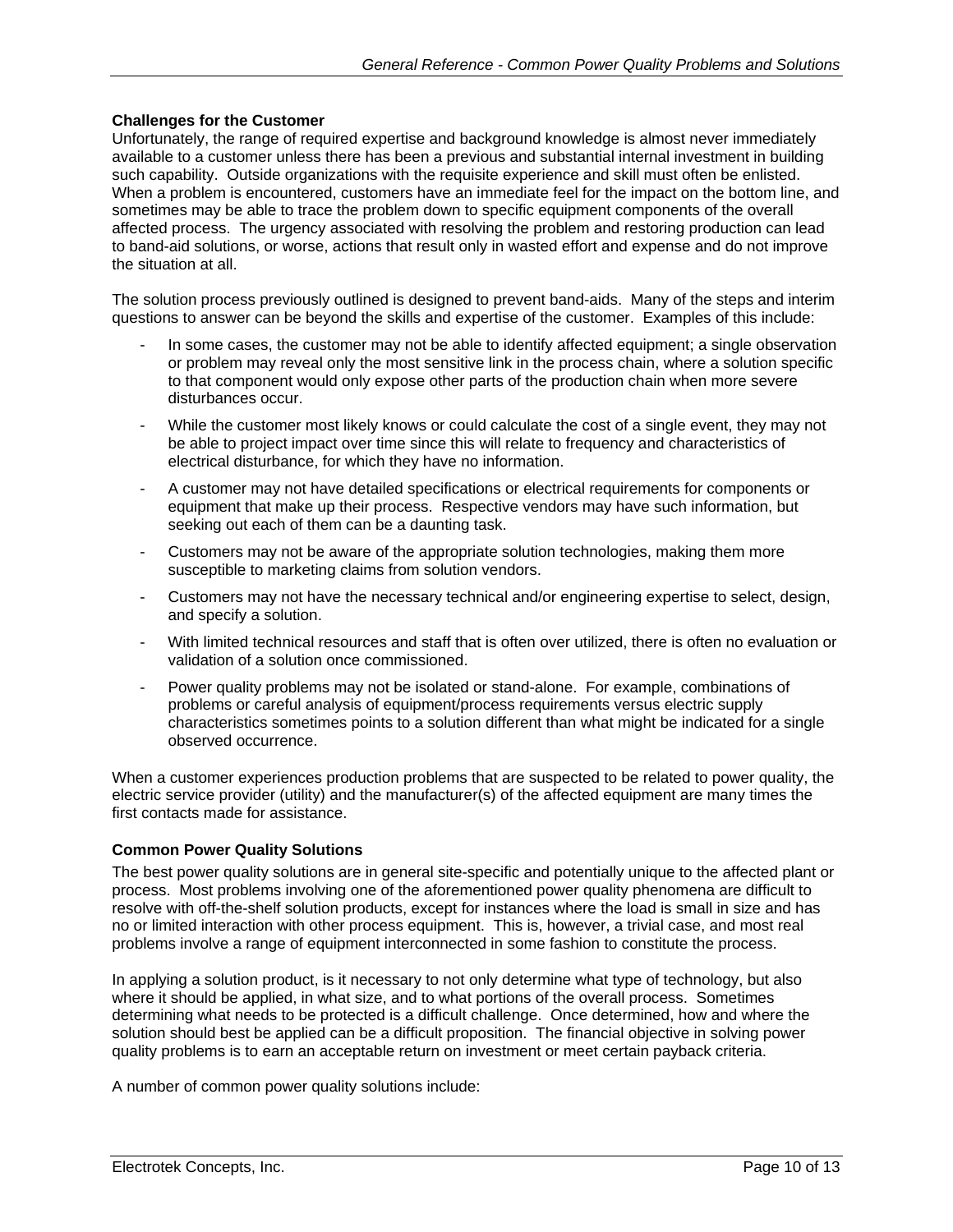#### **RMS Voltage Variations**

- Faults on the power system are the ultimate cause of both momentary interruptions and voltage sags. Any measures taken to reduce the likelihood of a fault will help reduce the incidence of sags and interruptions to customers. These measures can include using underground circuits, tree trimming, insulator washing, and increased application of surge arresters for lightning protection on distribution circuits.
- It is possible to make the equipment being used in customer facilities less sensitive to voltage sags and momentary interruptions. Clocks and controls with low power requirements can be protected with a small battery or large capacitor to provide ride-through capability. Motor control relays and contactors can be selected with less sensitive voltage sag thresholds. Controls can be set less sensitive to voltage sags unless the actual process requires an extremely tight voltage tolerance. This solution requires coordination with equipment manufacturers but the trend seems to be in the direction of increased ride-through capability. For instance, most programmable logic controllers use switched-mode power supplies that have a ride through capability of about four cycles. Therefore, it should not be necessary to trip these controllers under short voltage sag conditions.
- Power conditioning equipment can be applied at the individual loads that are sensitive to voltage sags and/or interruptions. The power conditioning requirements depend on the types of voltage sags that can be expected and the possible durations of interruptions:
	- o Voltage sags down to approximately 60% of nominal voltage can be handled with constant voltage transformers (CVTs - also known as ferroresonant transformers).
	- o For voltage sag protection of larger loads, magnetic synthesizers or motor-generators can be used. Magnetic synthesizers can ride through voltage sags down to about 60% of nominal and provide voltage regulation.
	- o Motor-generator sets also help ride through voltage sag conditions due to the inertia of the motor and generator. However, standard motor-generators can only ride through a couple cycles of a complete interruption. The addition of a flywheel (increased inertia) can increase the ride through capability to 1-2 seconds. This may be sufficient to handle many momentary interruption problems.
	- o For the most part, uninterruptible power supply (UPS) systems are required if equipment must be completely protected from interruptions. If momentary interruptions are the only problem (as opposed to long duration outages), the UPS system can be designed with minimum battery backup. Larger battery systems (to provide backup for interruptions lasting up to 15 minutes) can be designed if longer duration interruptions are anticipated.
	- o For short duration interruptions and voltage sags (less than 2 seconds), superconducting storage devices and other power-electronic-based devices (Custom Power) are being developed to protect entire plants or portions of larger plants at the service entrance.
- Starting motors can cause voltage sags and other voltage variation problems such as flicker if the motor is started frequently. Alternative starting techniques, such as autotransformer starters, resistance and reactance starters, part-winding starters, and delta-wye starters may be applied if the voltage sag during starting impacts the system or adjacent equipment.

#### **Transients**

Utility capacitor switching can be a particular problem for customers that have low voltage power factor correction capacitors. These low voltage capacitors can magnify the switching transients, causing failure of arresters and electronic equipment within the facility. Using a tuned filter for shunt compensation can solve this problem.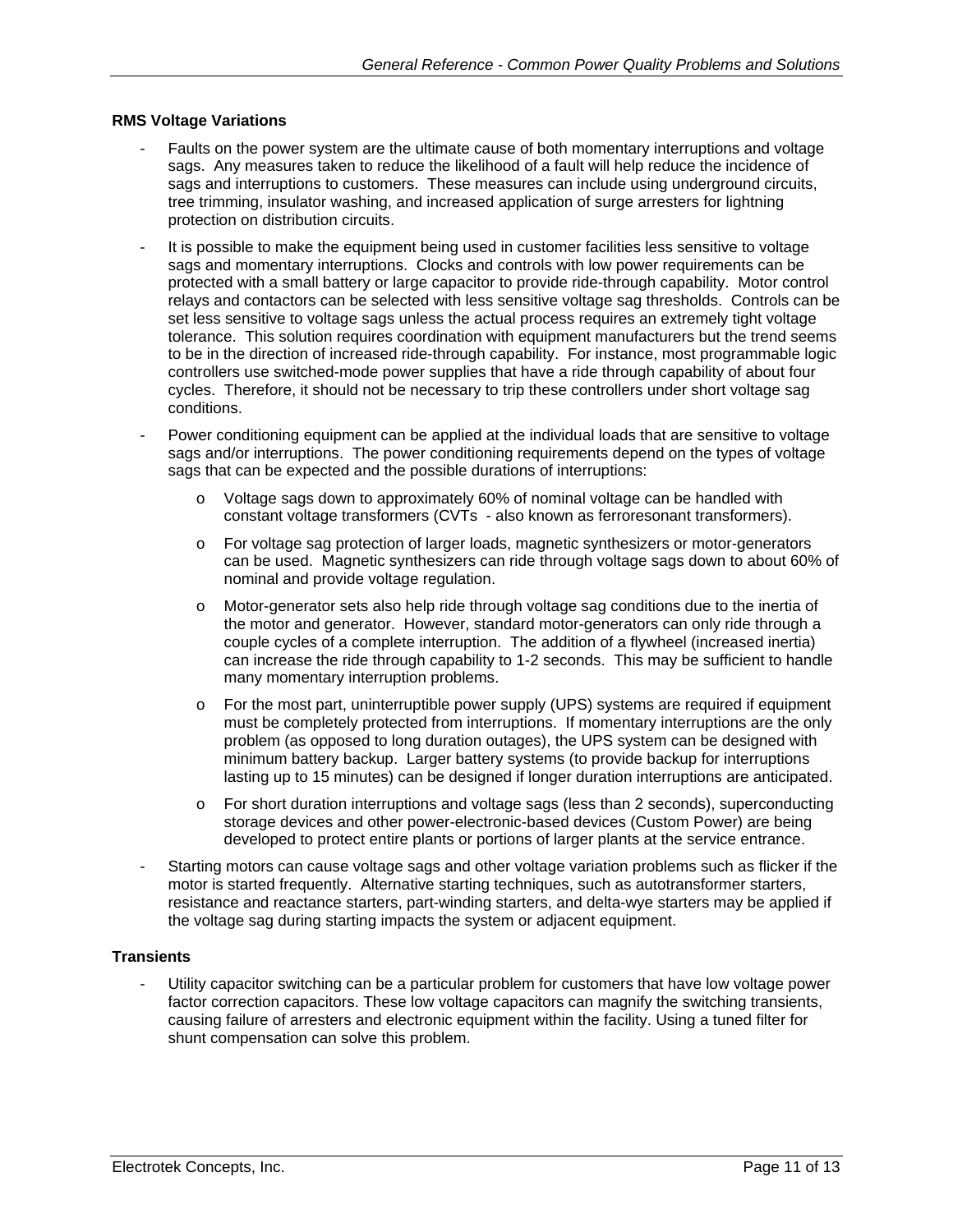- Utility capacitor switching can also cause nuisance tripping of small adjustable-speed drives. These drives have dc capacitors that allow a current surge and resulting increase in the dc link voltage during the capacitor switching transient. The drive protection circuit trips on dc overvoltage. A series choke (or reactor or isolation transformer) can be used to solve this problem.
- Most high frequency transients occurring within customer facilities do not have significant energy associated with them (e.g., less than 1 Joule). This means that equipment can be protected with simple surge protection devices (varistors, silicon avalanche diodes, etc.). It is important that the transient voltage withstand capabilities of the equipment be coordinated with the protective levels of the devices used for protection.
- Power electronic devices and other electronic equipment can be sensitive to the transient voltage rate-of-rise as well as the magnitude. These devices can be protected with a series filter (choke) in addition to standard surge protectors. Many hybrid types of surge protectors include a series choke for this purpose.
- Lightning transients can be a particular problem for customer equipment. Lightning surge currents being conducted to ground create a ground potential rise (GPR) that can cause significant ground potential differences between different locations within a facility. When proper grounding practices are followed, this should not be a safety hazard. However, the ground potential differences can cause problems with communications and data processing equipment that has multiple ground references. Sometimes, only optical isolation can prevent these problems.
- Low voltage side current surge phenomena is a particular concern for residential customers. Currents in the transformer secondary winding during lightning surges also flow through the customer loads. Efforts to protect the transformer can make the surge at the customer service more severe. A coordinated approach involving secondary arresters at the pole and the service entrance is required to solve this problem.

#### **Harmonic Distortion**

- Almost all harmonic distortion problems occur when a resonant frequency exists near the  $5<sup>th</sup>$  or  $7<sup>th</sup>$  harmonic (11<sup>th</sup> or 13<sup>th</sup> harmonics can also be a problem if a large percentage of the load is nonlinear). Simple calculations can often be used to determine the system resonant frequencies. Existence of resonances near characteristic harmonic frequencies of loads that have been identified as harmonic sources is an early indication of potential trouble. If a harmonic resonance is discovered, possible solutions include
	- o Ungrounding wye-connected capacitor banks (this is often used to solve telephone interference problems).
	- o Changing capacitor bank sizes and/or locations (this is often one the least expensive options for both utilities and industrial customers).
	- o Adding a reactor to an existing capacitor bank (has the effect of detuning the system).
	- o Adding a harmonic filter bank The most common filter is a single-tuned passive filter. The passive shunt filter works by short-circuiting the harmonic currents as close to the source of distortion as practical. This keeps the currents out of the supply system and alters the resonant frequency of the system.
	- o Controlling the capacitor switching scheme to avoid the resonance.
- Harmonic distortion can also be reduced with the application of active filters. Active filters work by electronically supplying the harmonic component of the current into a nonlinear load.
- Harmonic currents magnitudes for a number of nonlinear customer loads can be reduced with the addition of a series choke.